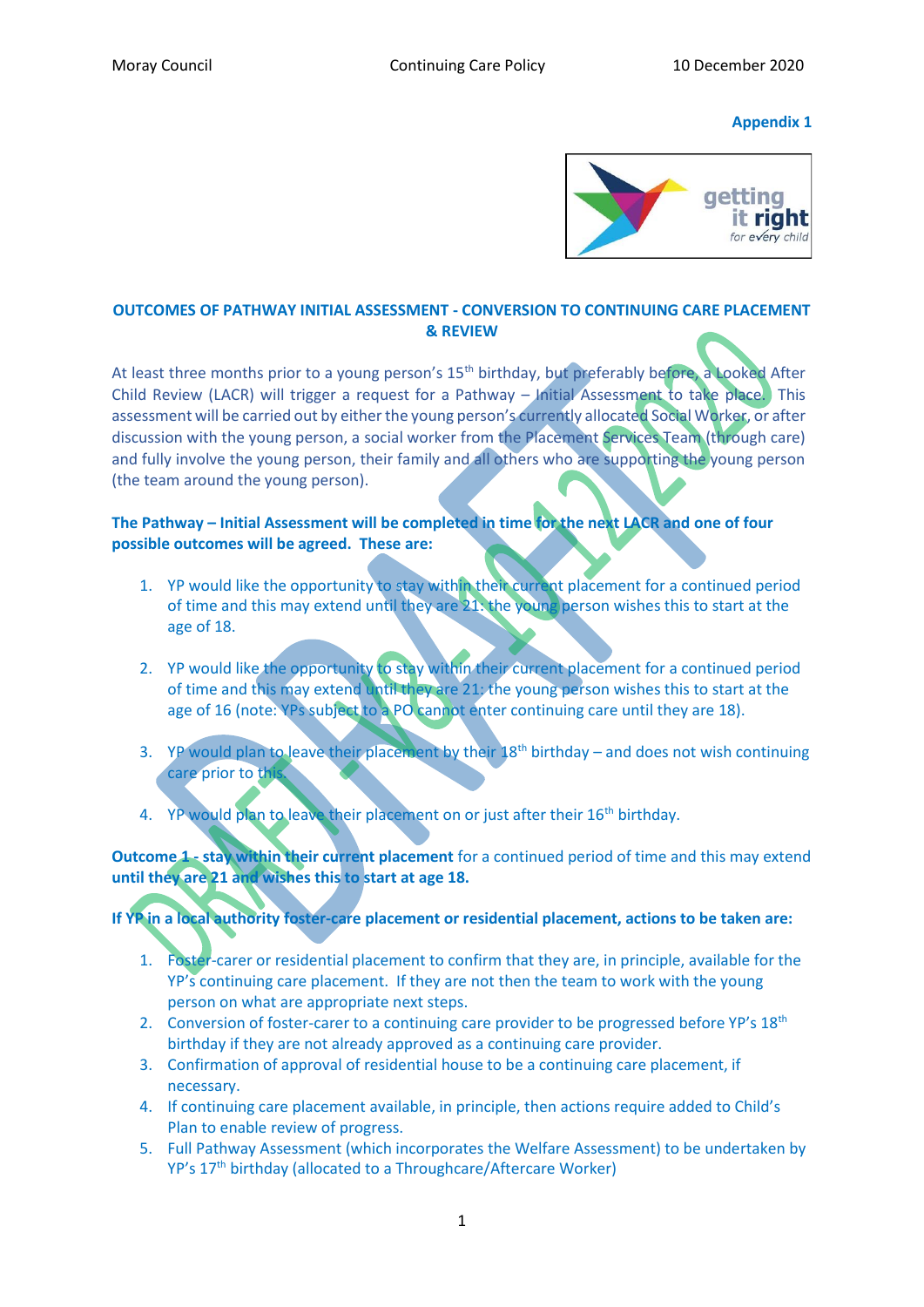- 6. YP Planning Meetings to continue.
- 7. 6 Monthly LAC reviews to monitor Child's Plan, while the young person remains looked after.

### **If YP is in an independent foster-care placement or residential placement, actions to be taken are:**

- 1. Foster-carer or residential placement to confirm that they are, in principle, available for the YP's continuing care placement. If they are not then the team to work with the young person on what are appropriate next steps.
- 2. Conversion of foster-carer to a continuing care provider to be progressed before YP's 18<sup>th</sup> birthday if they are not already approved as a continuing care provider.
- 3. Approval of residential house to be a continuing care placement, if necessary.
- 4. The commissioning team will begin negotiations with current provider in relation to level of future funding once continuing care provider for YP.
- 5. The Additional Resource Allocation Group (ARAG) to be approached in relation to approval for continued funding of placement – if not agreed then YP to follow an appeal process (Still to be developed)?
- 6. If continuing care placement available, in principle, then actions require added to Child's Plan to enable review of progress.
- 7. Full Pathway Assessment (which incorporates the Welfare Assessment) to be undertaken by YP's 17<sup>th</sup> birthday (allocated to a Throughcare/Aftercare Worker)
- 8. Child Planning Meetings to continue
- 9. 6 Monthly LACRS to monitor Child's Plan.

**Outcome 2 - YP would like the opportunity to stay within their current placement** for a continued period of time and this may extend **until they are 21 and wishes this to start between the ages of 16 and 18.** 

**If YP in a local authority foster-care placement or residential placement, actions to be taken are:** 

- 1. Check that the young person is not on a PO.
- 2. Foster-carer or residential placement to confirm that they are, in principle, available for the YP's continuing care placement. If they are not – then the team to work with the young person on what are appropriate next steps.
- 3. Conversion of foster-carer to a continuing care provider to be progressed before YP's 16<sup>th</sup> birthday if they are not already approved as a continuing care provider.
- 4. Approval of residential house to be a continuing care placement, if necessary.
- 5. If continuing care placement available, in principle, then actions require added to Child's Plan to enable review of progress.
- 6. Full Pathway Assessment (which incorporates the Welfare Assessment) to be undertaken following Pathway Assessment – no need to wait until next LACR. This task to be allocated to a Throughcare/Aftercare Worker).
- 7. Be mindful of the need to alter legal status, i.e., cessation of CSO.
- 8. YP Planning Meetings to continue.
- 9. 6 Monthly LACRS to monitor Child's Plan until conversion to a continuing care placement is complete.

#### **If YP is in an independent foster-care placement or residential placement, actions to be taken are:**

1. Foster-carer or residential placement to confirm that they are, in principle, available for the YP's continuing care placement. If they are not then the team to work with the young person on what are appropriate next steps.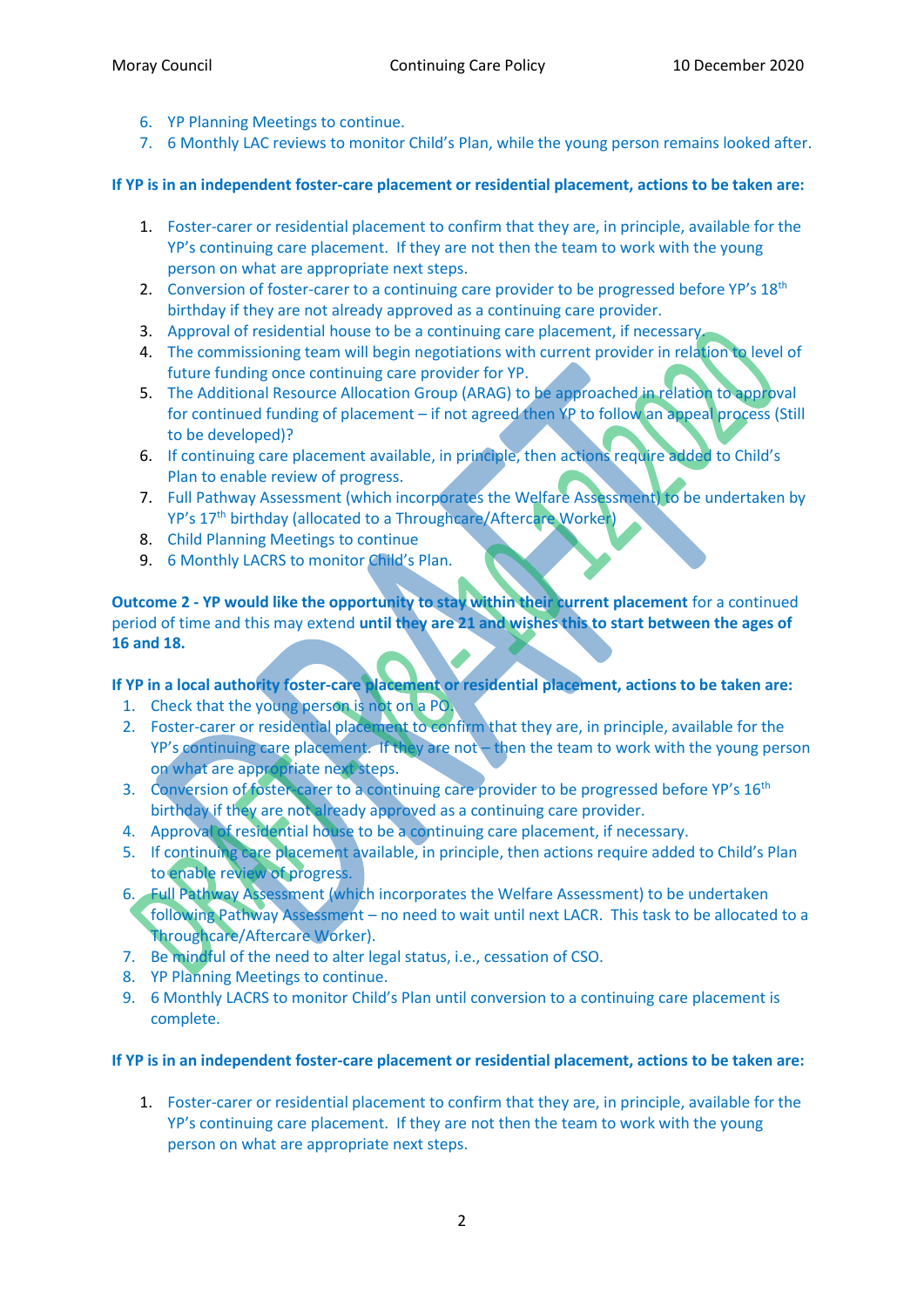- 2. Conversion of foster-carer to a continuing care provider to be progressed before YP's 16<sup>th</sup> birthday if they are not already approved as a continuing care provider.
- 3. Approval of residential house to be a continuing care placement, if necessary.
- 4. Commissioning team to begin negotiations with current provider in relation to level of future funding once continuing care provider for YP.
- 5. ARAG to be approached in relation to approval for continued funding of placement if not agreed then YP to follow appeal process (Moray Council Complaints procedure?)
- 6. If continuing care placement available, in principle, then actions require added to Child's Plan to enable review of progress.
- 7. Full Pathway Assessment (which incorporates the Welfare Assessment) to be undertaken following Initial Pathway Assessment – no need to wait until next LACR. This task allocated to a Throughcare/Aftercare Worker.
- 8. Be mindful of the need to change legal status, i.e., cessation of CSO.
- 9. 6 Monthly LACRS to monitor Child's Plan until conversion to a continuing care placement is complete.

# **Outcome 3 – YP plans to leave their placement by their 18th birthday (and does not wish Continuing Care prior to this), actions to be taken are:**

- 1. Throughcare/After Worker to be allocated to YP at age 16 at the latest, to begin to build a relationship and focus on options for future in relation to, housing, further education etc.
- 2. Child's Plan to be updated to show focus on supporting young person to move into more independent living and what is required for this to happen.
- 3. YP Planning Meetings to continue.
- 4. 6 Monthly LACRS to monitor Child's Plan.
- 5. *Remain alert to the young person changing their views and possibly seeking continuing care.*

# **Outcome 4 - YP would plan to leave their placement on or just after their 16th birthday**

- 1. Throughcare/After Worker to be allocated as a matter of priority to the YP to begin to build a relationship and focus on options for future in relation to, housing, further education etc.
- 2. Child's Plan to be updated to show focus on supporting young person to move into more independent living and what is required for this to happen.
- 3. YP Planning Meetings to continue.
- 4. 6 Monthly LACRS to monitor Child's Plan.
- 5. *Remain alert to the young person changing their views and possibly seeking continuing care.*

LACRs to confirm start date of Continuing Care Placement and transfer of financial components of support (if Adult Services are supporting YP) and lead professional to be identified if more than one agency involved in support.

#### *FOLLOWING CONTINUING CARE PLACEMENT START DATE*

1. 3 month review meeting to be organised by lead professional for YP. The framework for this meeting will be the Pathway Planning process. If a transfer between the young person's Childcare Social Worker to a Throughcare/Aftercare Worker has not happened before this meeting, then this will be the happen here.